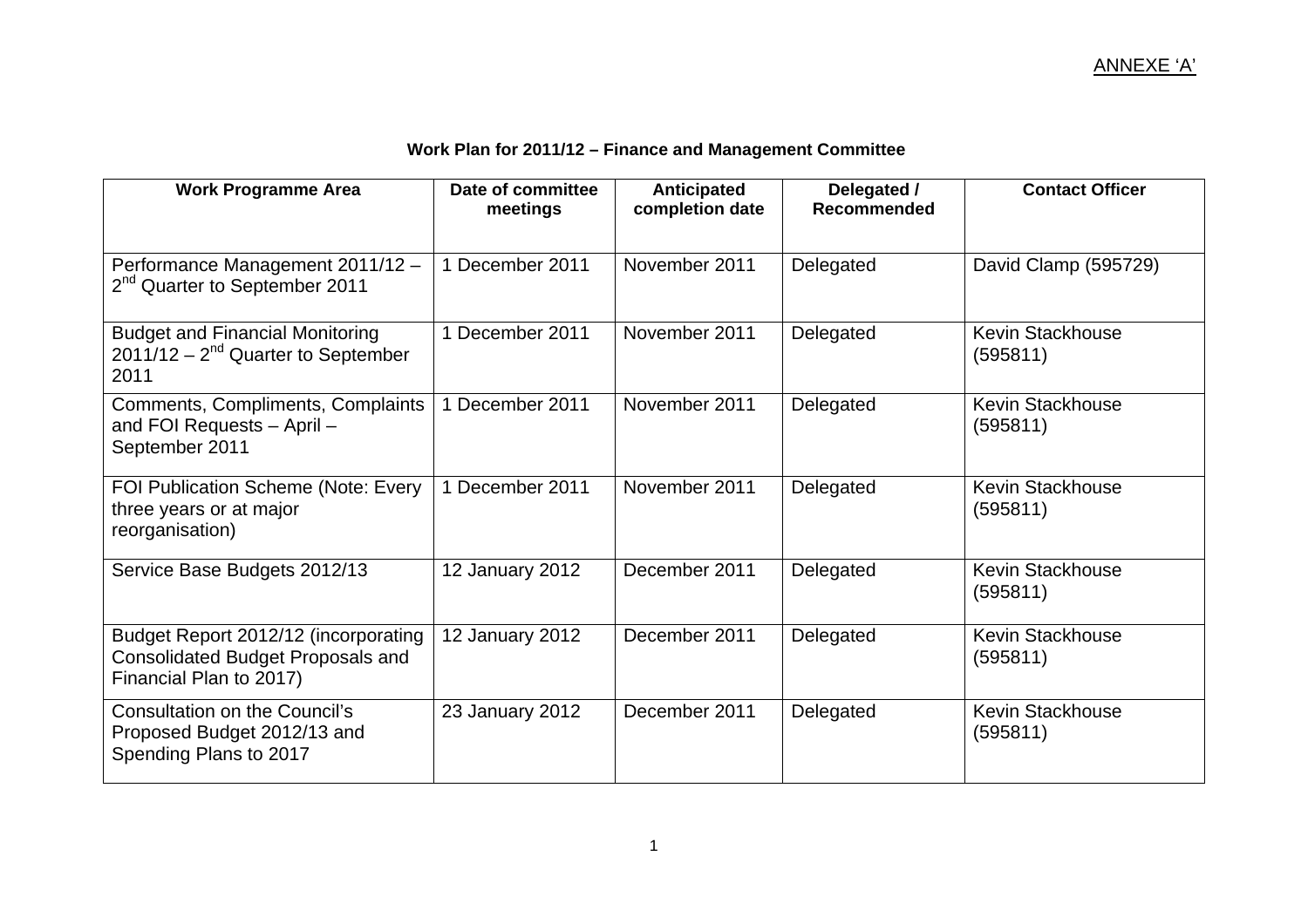| <b>Work Programme Area</b>                                                               | Date of committee<br>meetings | <b>Anticipated</b><br>completion date | Delegated /<br><b>Recommended</b> | <b>Contact Officer</b>              |
|------------------------------------------------------------------------------------------|-------------------------------|---------------------------------------|-----------------------------------|-------------------------------------|
| Asset Management Plan 2012 to<br>2017                                                    | 14 February 2012              | January 2012                          | Delegated                         | <b>Kevin Stackhouse</b><br>(595811) |
| <b>Treasury Management Strategy</b><br>2012/13                                           | 14 February 2012              | January 2012                          | Delegated                         | <b>Kevin Stackhouse</b><br>(595811) |
| Final Budget Proposals 2012/13 and<br>Financial Plan to 2017                             | 14 February 2012              | January 2012                          | Delegated                         | <b>Kevin Stackhouse</b><br>(595811) |
| Performance Management 2011/12<br>3 <sup>rd</sup> Quarter to December 2011               | 14 February 2012              | January 2012                          | Delegated                         | David Clamp (595729)                |
| <b>Budget and Financial Monitoring</b><br>$2011/12 - 3^{rd}$ Quarter to December<br>2011 | 14 February 2012              | January 2012                          | Delegated                         | <b>Kevin Stackhouse</b><br>(595811) |
| Mortgage Interest Rate                                                                   | 15 March 2012                 | February 2012                         | Delegated                         | <b>Kevin Stackhouse</b><br>(595811) |
| Annual Business Improvement and<br><b>Procurement Review</b>                             | 15 March 2012                 | February 2012                         | Delegated                         | Jessica Horton (228726)             |
| <b>Access to Services Strategy</b>                                                       | 15 March 2012                 | February 2012                         | Delegated                         | David Clamp (595729)                |
| Corporate Plan - Priorities for<br>2012/13                                               | 15 March 2012                 | February 2012                         | Delegated                         | David Clamp (595729)                |